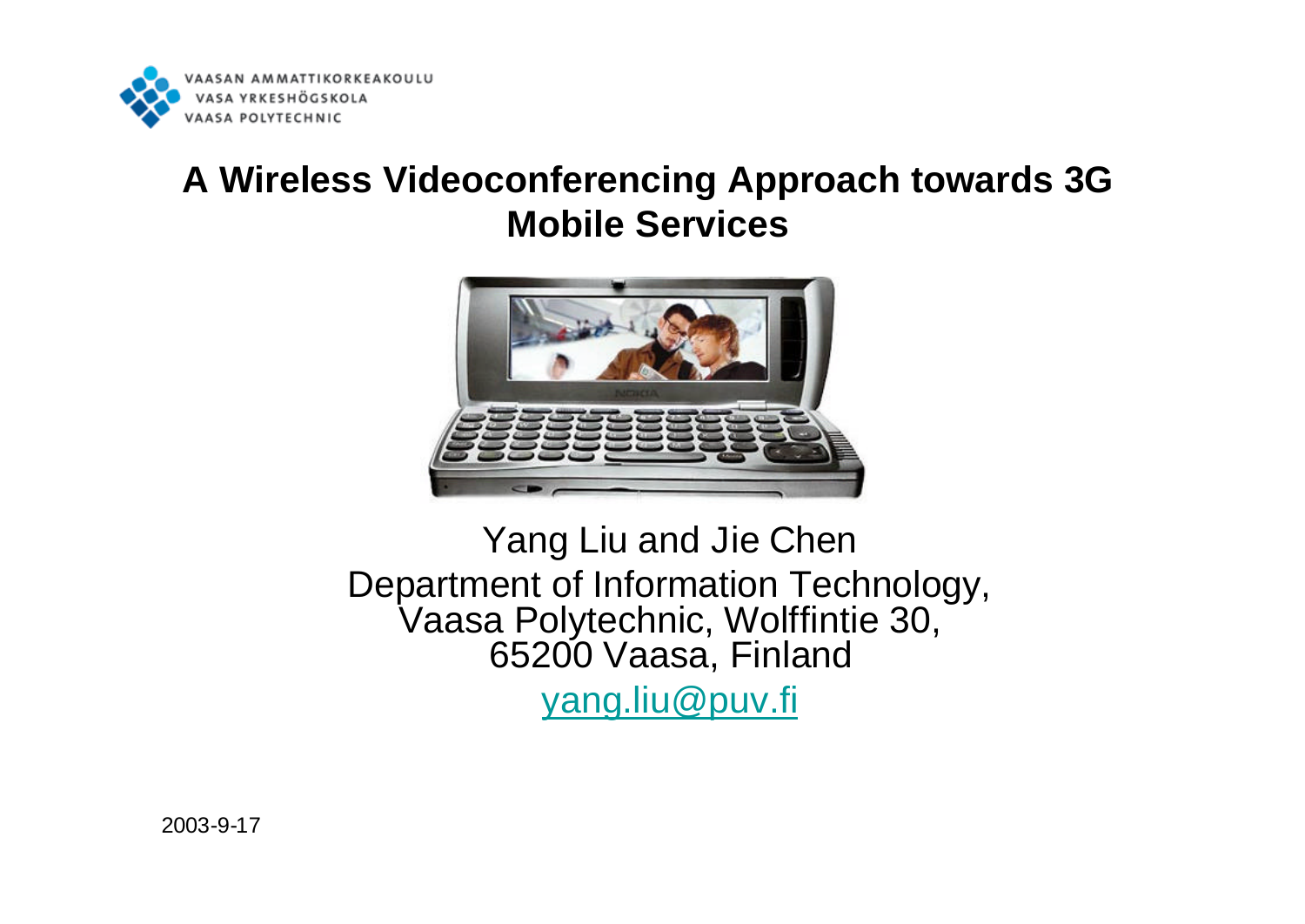

## **Blueprint**

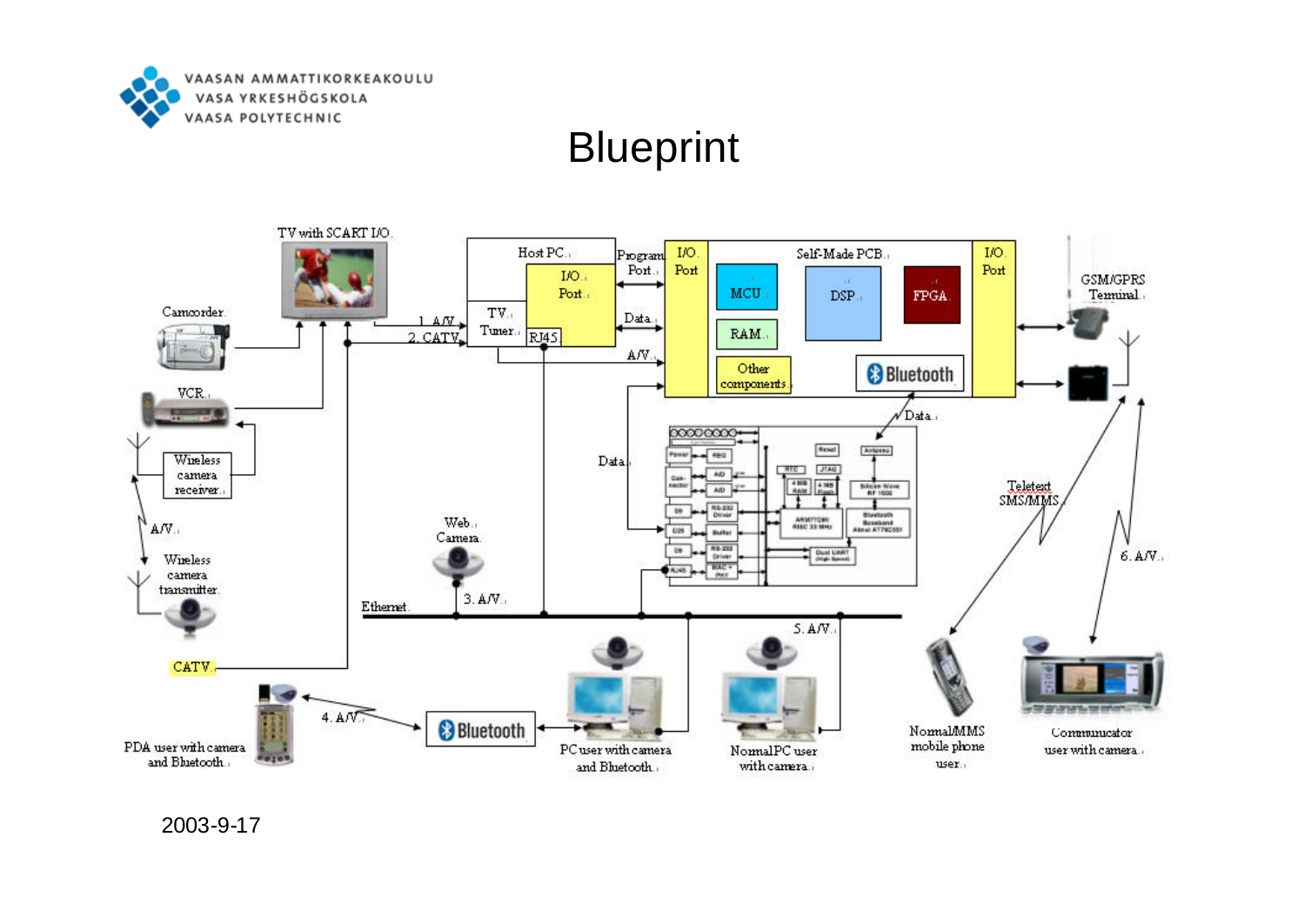

# Abstract

- *The idea of realizing audio/video capture and transmission via wired and wireless network for wide area videoconferencing and multimedia messaging towards 3G mobile services has been validated.*
- *A prototype application has been implemented based on current 2.5G mobile network and Symbian platform mobile phones, which enables both PC users and mobile phone users to participate videoconferencing worldwide.*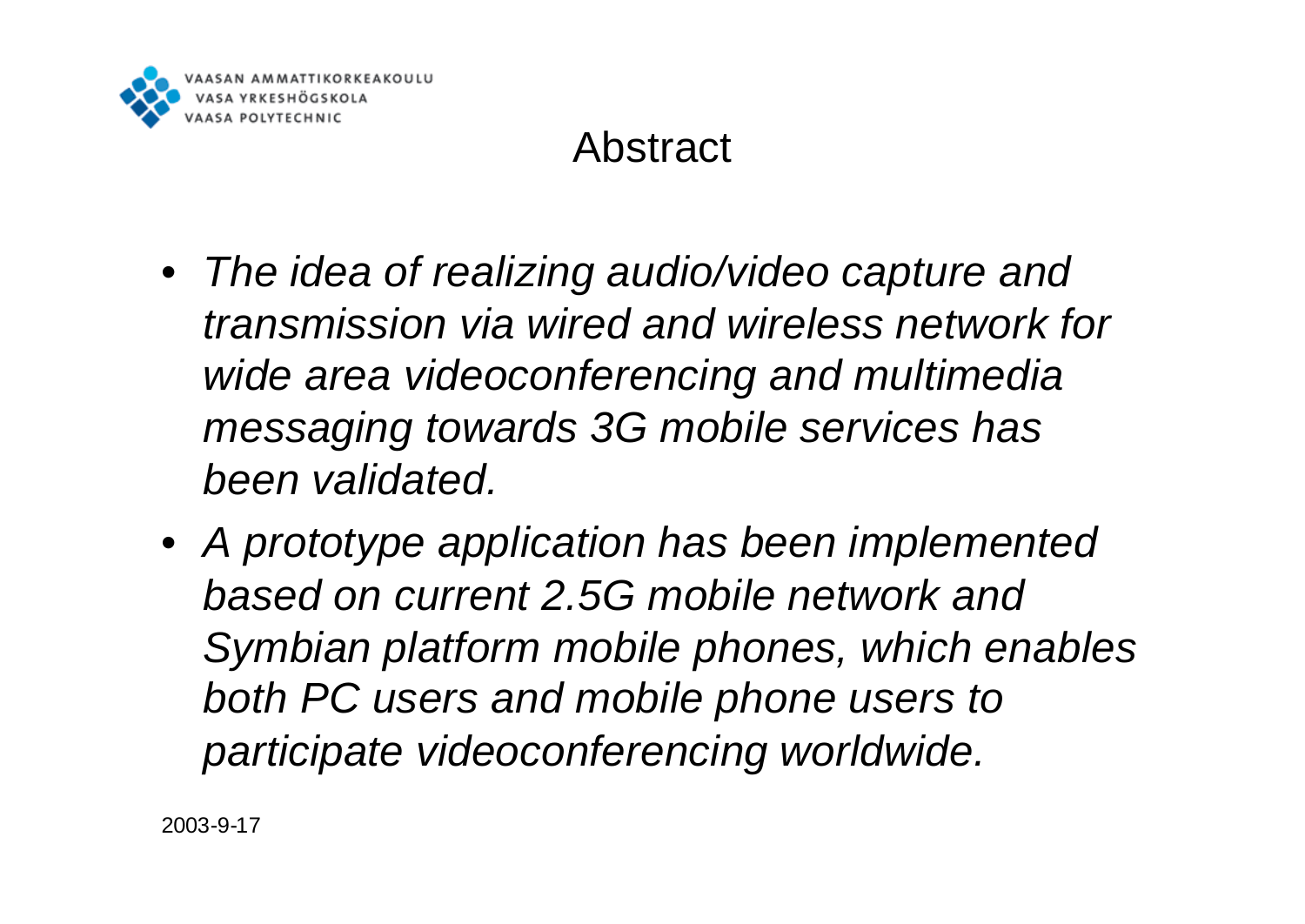

# Contribution of this paper

- *This paper presents research and development of the prototype application mainly involving:*
- *1. system architecture design,*
- *2. graphic user interfacing,*
- *3. image capture and compressing,*
- *4. data transmission,*
- *5. overcoming the network bandwidth limit,*
- *6. server and client communication,*
- *7. final implementation for Symbian platform mobile phones.*
- *There are more value-added services towards 3G using current 2.5G network can also be implemented based on the contribution of this paper.*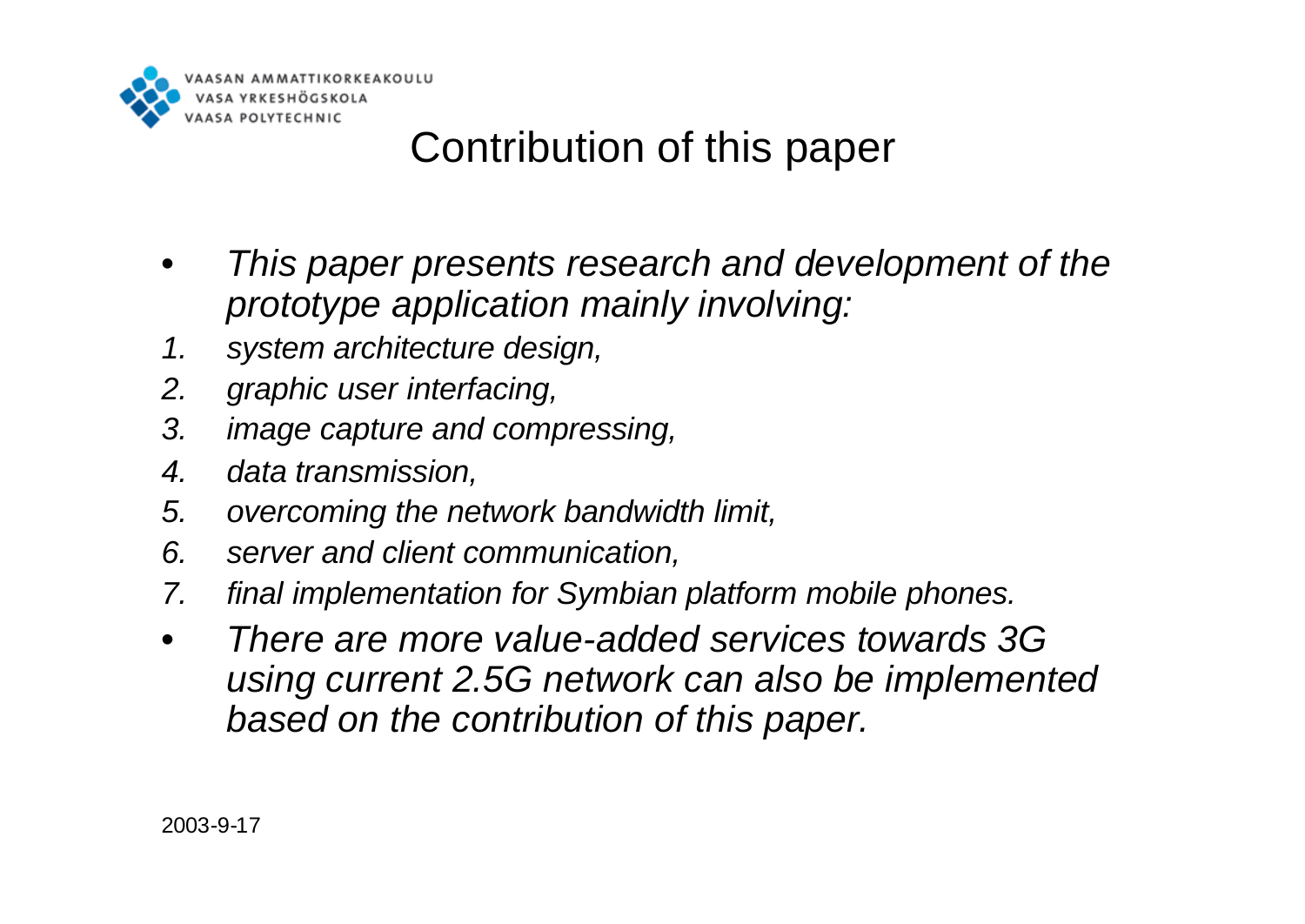

# Development Environment

The application environment consists of the following items:

- Network GSM (HSCSD, GPRS) for mobile phone and LAN connection for PC
- Device PC with web cam, Nokia 9210i Communicator and further Nokia 7650/3650
- Development tools Nokia 9200 series SDK 1.2 for Java, JDK1.1.8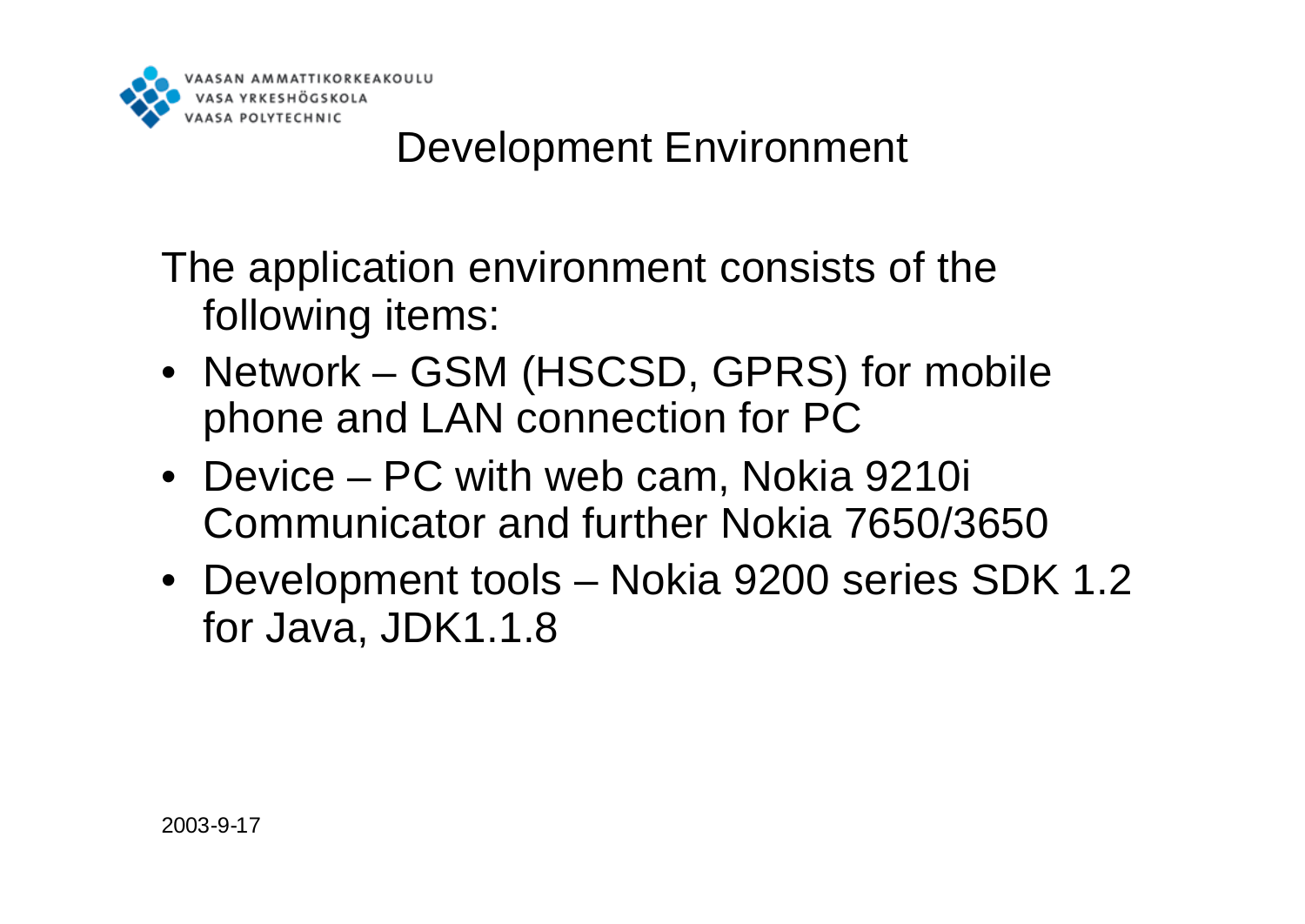

# The Server Part

The PC which runs server application has potential functions:

- Obtains the connected device information
- Hosts text message chat
- Retrieves the video source if available
- Provides compression and process the video
- Broadcasts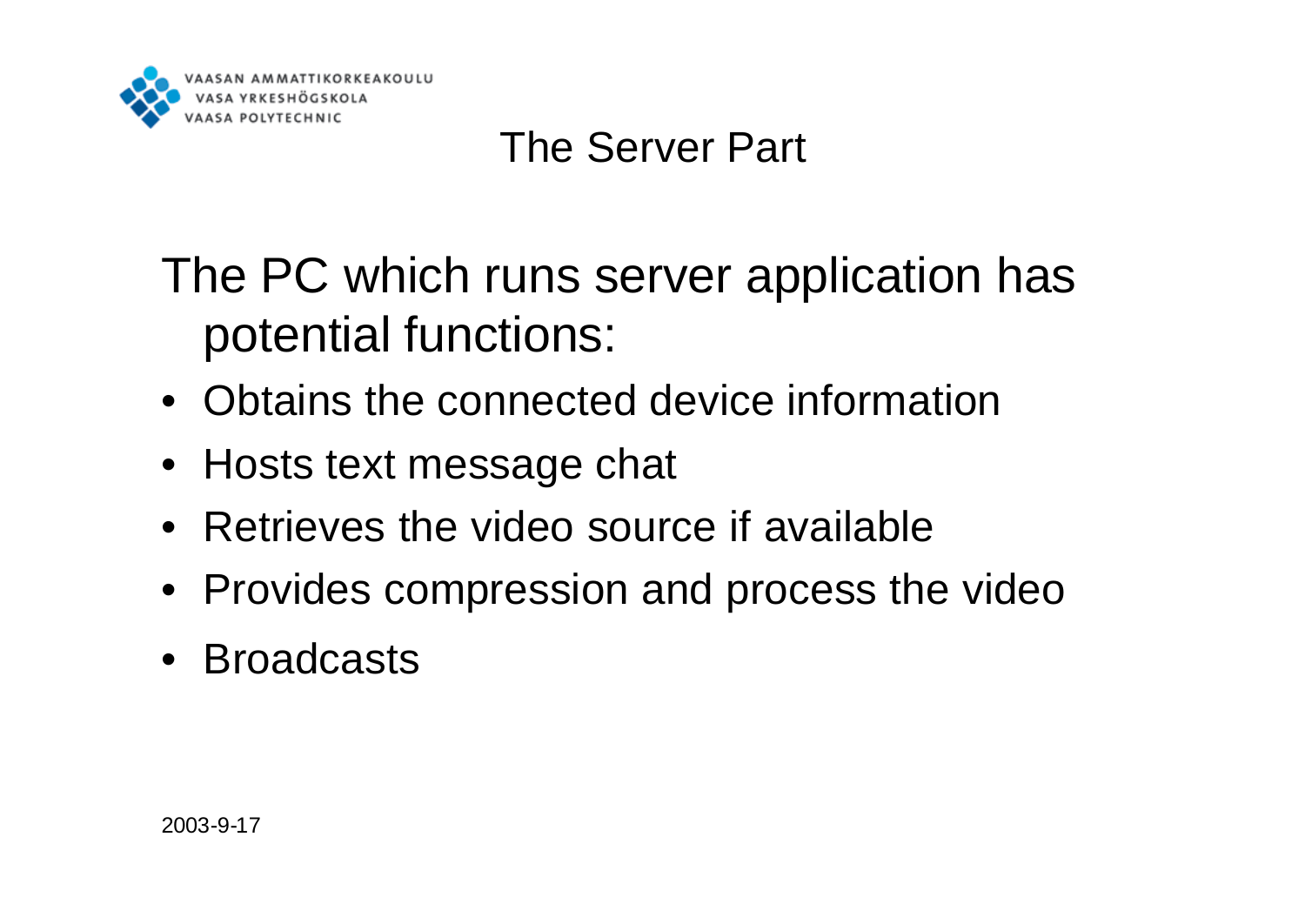

# The Client Part

PC with web cam as clients have potential functions:

- Connect with the server
- Chat in text message with other clients
- Capture, compress and send live video
- Receive and display live video from the server Mobile phones as clients have potential functions:
- Connect with the server
- Chat in text message with other clients
- Capture, compress and send live video (optional, only available with camera phones i.e. Nokia 7650/3650, not available with Nokia 9210)
- Receive and display live video from the server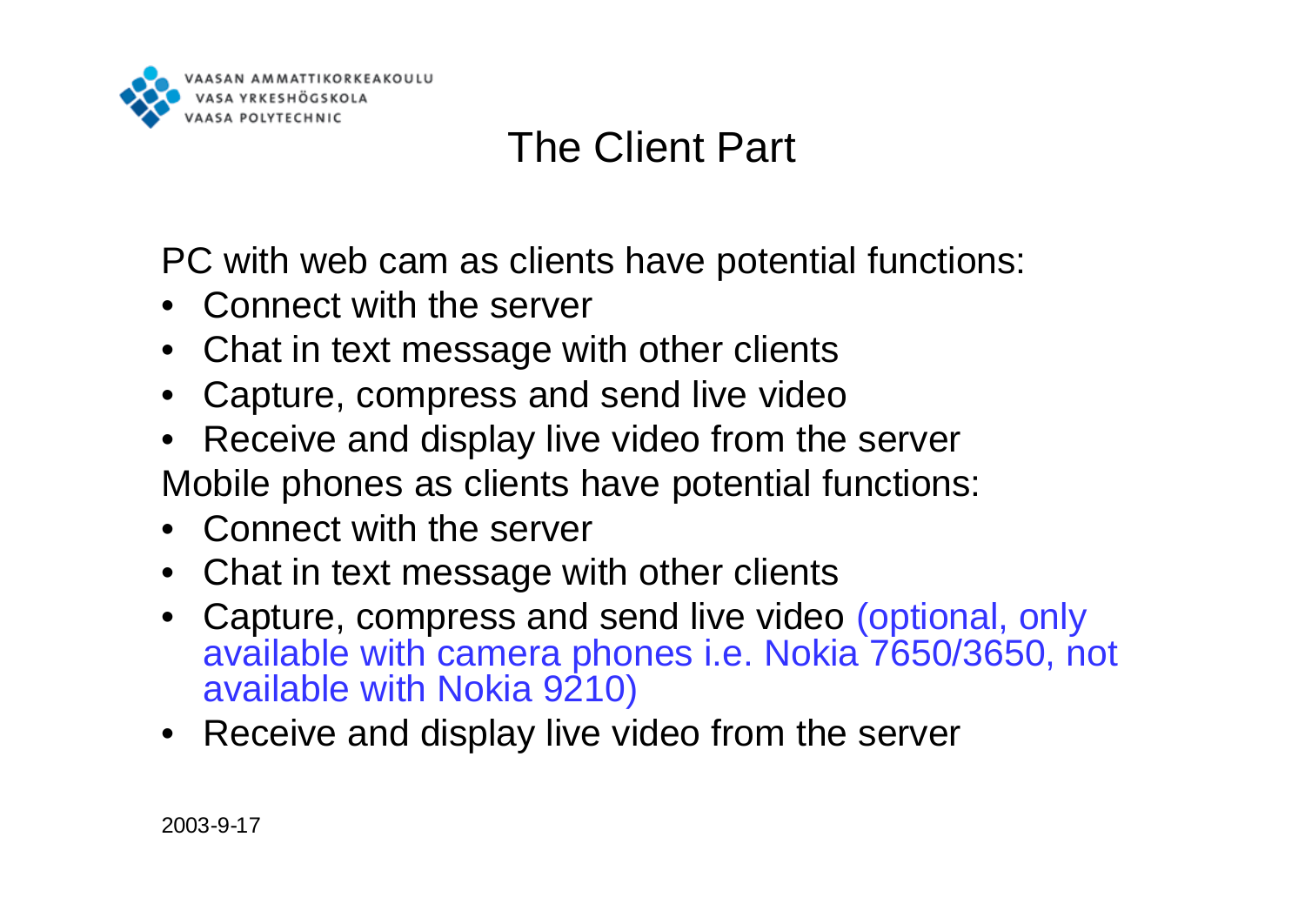

#### Overall Structure

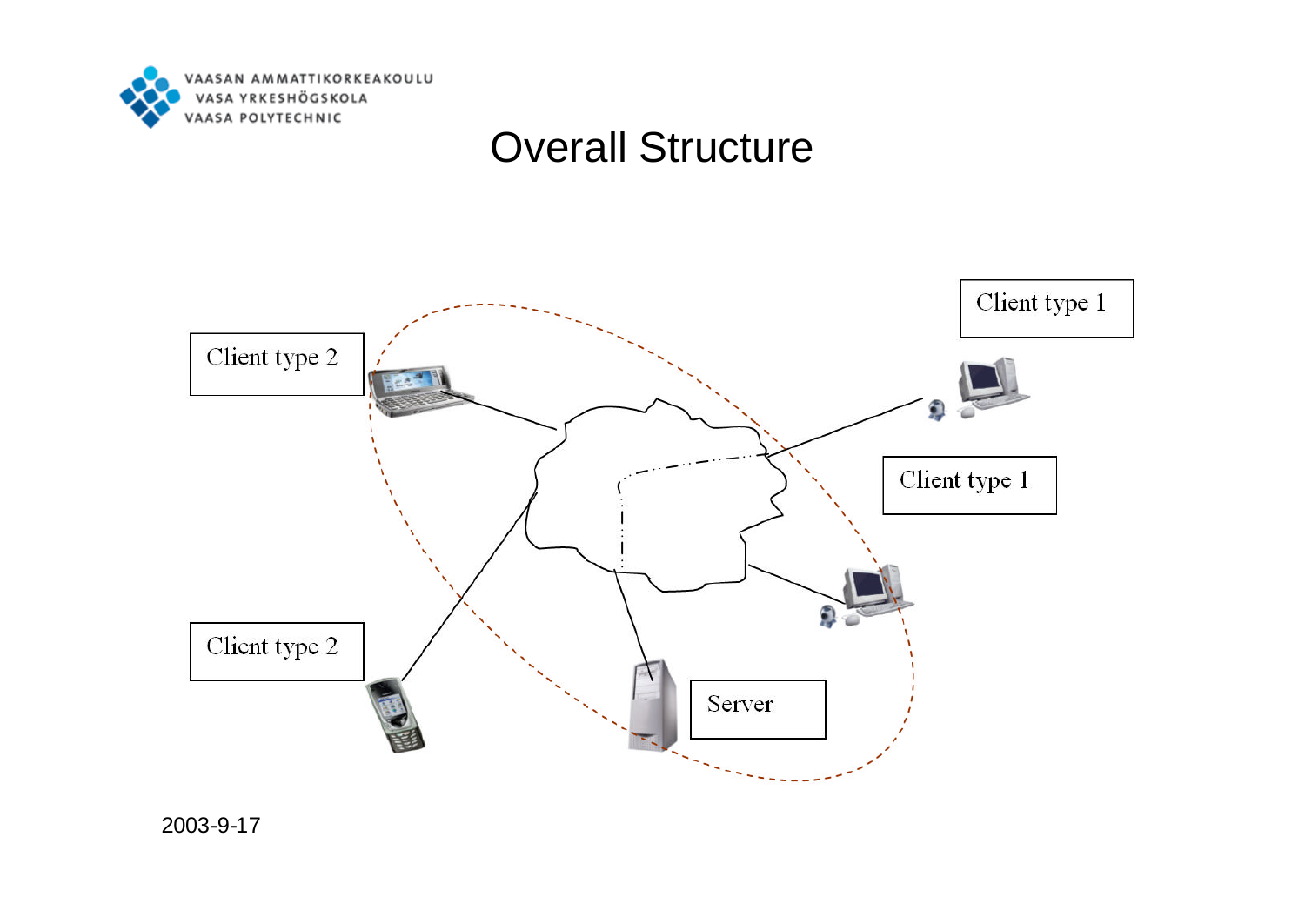

#### Server Architecture

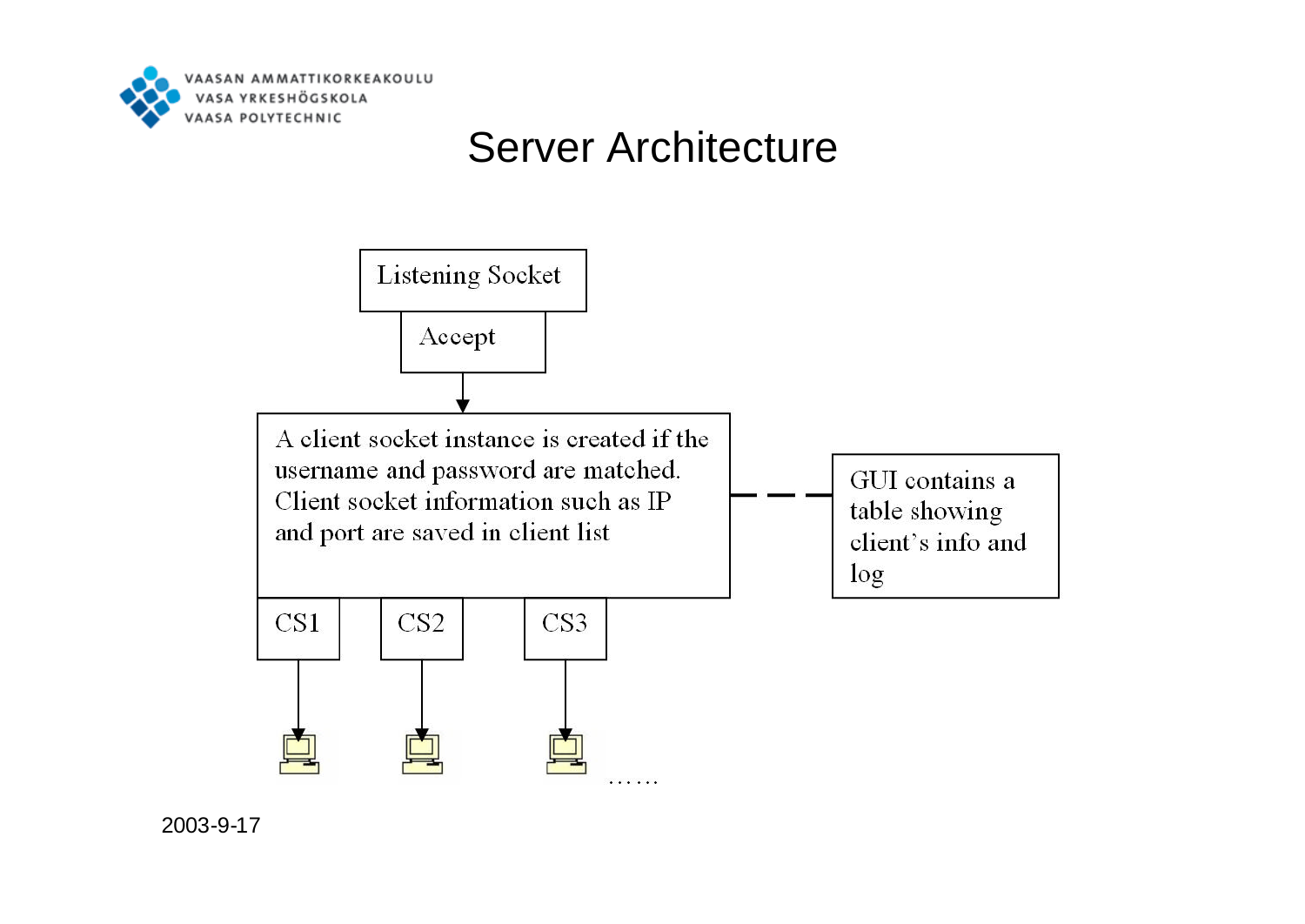

#### Client Architecture

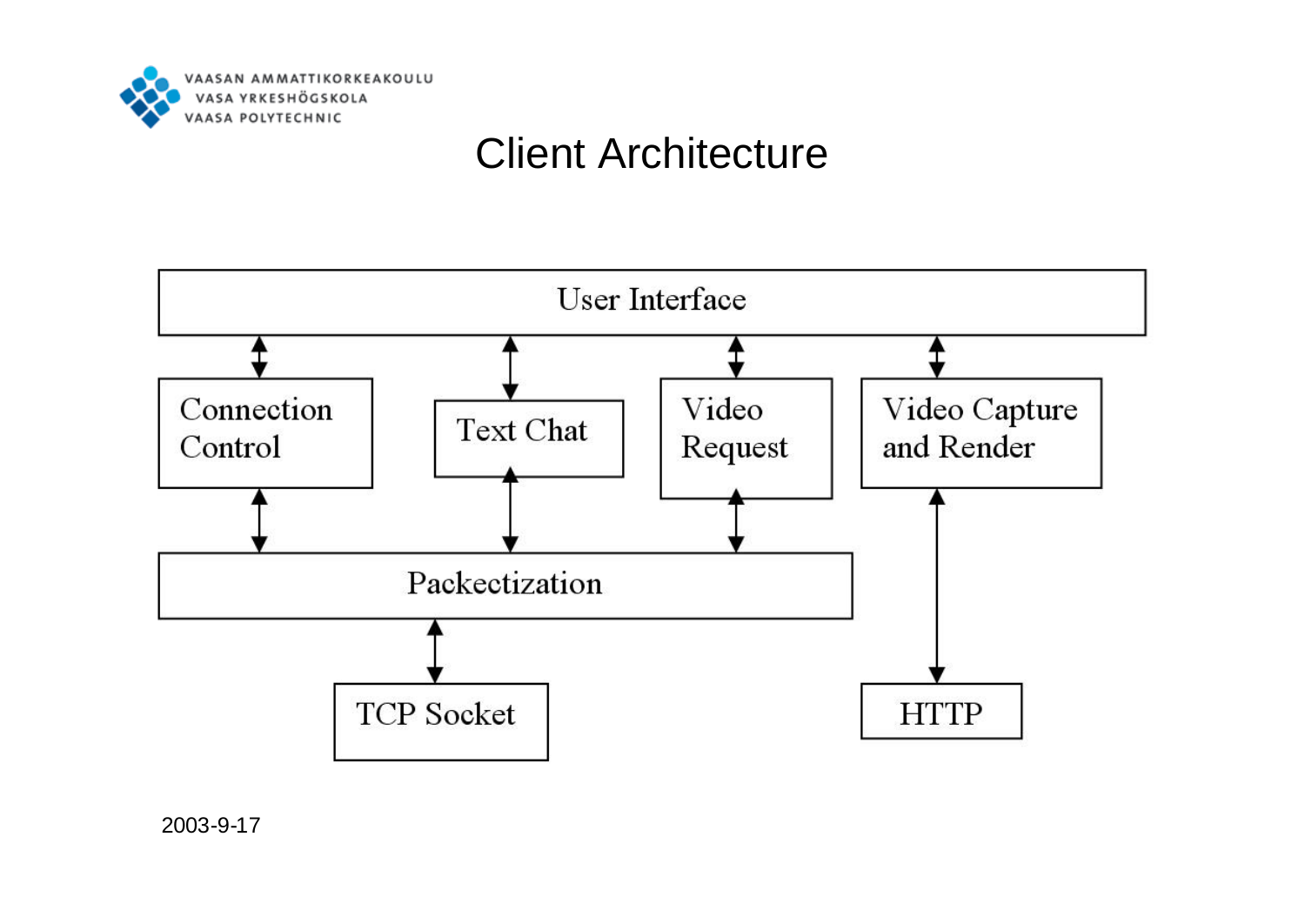

#### Graphic User Interface**User Interface** Server IP Server **图 Server** c l x Log Main 130.233.238.33 Name **P** Address Port 130.233.238.33 1439 Phone chen Connected Client Info Lists: Client type (PC or phone) Client user name Client IP Delete Property Port used **島 Server**  $\Box$ **Main** Log  $(7127.0.0.1)$ : chen has joined the server! Exit : chen has left the server! (/130.233.238.33) : chen has joined the server! Log Information Clear Log